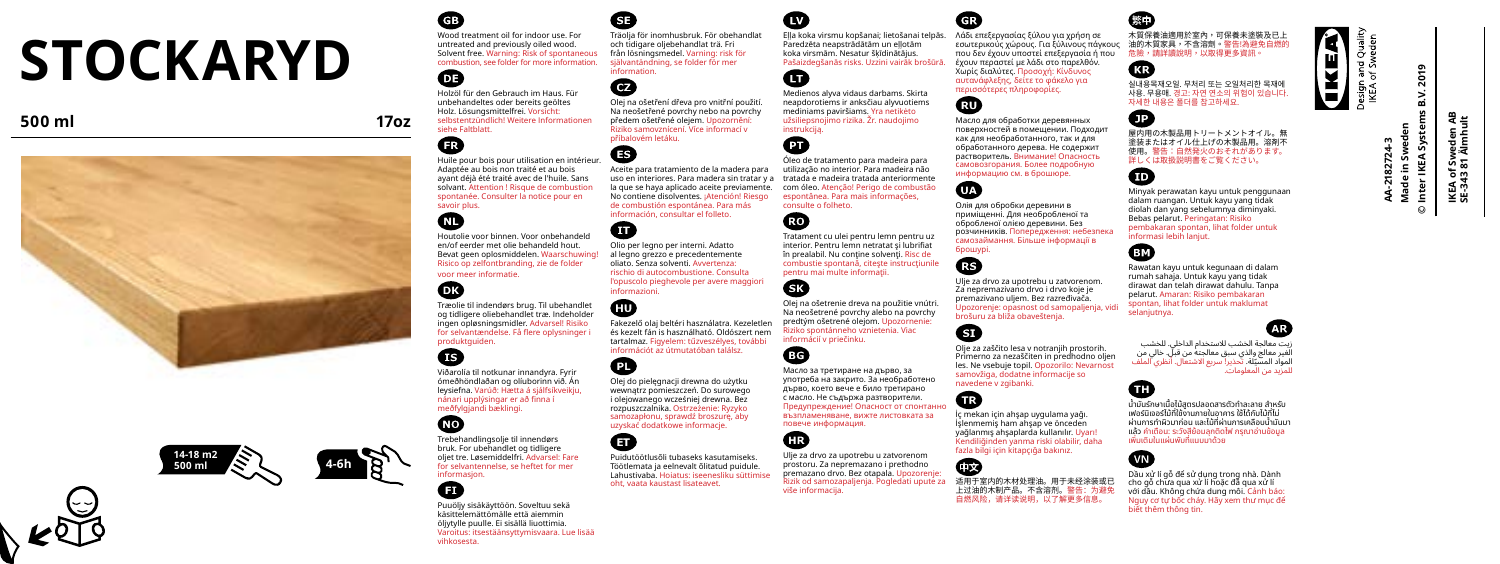### **English Instructions:**

Lightly sand worktop surface with fine sanding paper, then remove all sanding dust. Apply STOCKARYD onto a soft cloth then wipe over the surface to create a thin, even film. Leave to penetrate the surface for approx. 20 minutes. Wipe-off any unabsorbed oil with the cloth. Let the surface dry and repeat the oil treatment 1-2 times if required, depending on the absorbency of the wood.

### **Drying time:**

Touch-dry and water repellent after 4-6hrs. Re-coatable after 10-12 hours (20 ± 5°C, rel. humidity 45-70%). Coverage: 14-18 m²/500 ml for one treatment  $\square$  depending on the absorbency of the wood. **Storage life:**

### 36 months in unopened factorysealed container. Storage life of opened container is 12 months, when the container is closed properly. To easily re-open the container again, clean oil out of the sealing rim and sides of the container until it is dry. **Contents:**

Linseed oil and tung oil.

### **Warning:**

This product is not hazardous according to regulation (EC) No1272/2008. Soak any used cloth impregnated with this product in water immediately

after use, or store in an airtight glass or metal container to prevent the risk of self-ignition.

Keep out of reach of children and make sure that the container is properly closed after use. Do not take internally. Use only in well-ventilated areas. Ensure that you wear protective equipment such as, safety glasses and gloves when handling the oil. Avoid contact with skin and eyes. In case of contact with eyes, rinse immediately with plenty of water and seek medical advice. If ingested, seek medical advice immediately and show this container or label. This product may cause an allergic reaction for people who are allergic to tung oil.

### **Deutsch Anleitung:**

Die Oberfläche der Arbeitsplatte leicht mit feinem Sandpapier anschleifen und danach allen Schleifstaub entfernen. STOCKARYD auf ein weiches Tuch geben und in einer dünnen, gleichmäßigen Schicht auftragen. Das Öl ca. 20 Minuten einwirken lassen. Überschüssiges Öl mit dem Tuch abnehmen. Die Oberfläche trocknen lassen und die Ölbehandlung bei Bedarf - je nach Saugfähigkeit der Holzoberfläche ein- bis zweimal wiederholen. **Trockenzeit:**

Berührungstrocken und wasserabweisend nach 4-6 Stunden. Überstreichbar nach 10-12 Stunden (20±5°C, relative Luftfeuchtigkeit 45-70%). Verbrauch/Deckung: 14-18 m²/500 ml pro Behandlung, abhängig

### von der Saugfähigkeit des Holzes. **Lagerzeit:**

36 Monate in ungeöffnetem fabrikversiegeltem Behälter. 12 Monate in geöffnetem, gut verschlossenen Behälter. Ölrückstände von Öffnung, seitlichem Behälter und Verschlusskanten nach Gebrauch sorgfältig entfernen, damit sich der Behälter beim nächsten Gebrauch wieder gut öffnen lässt. **Enthält:** Leinöl und Tungöl.

### **Achtung:**

Dieses Produkt ist gem. Verordnung (EG) Nr. 1272/2008 als nicht gefährlich eingestuft.

Alle Tücher, die mit dem Produkt getränkt sind, sofort nach der Benutzung in Wasser einweichen oder sie in einem luftdicht verschlossenen

Glas- oder Metallbehälter aufbewahren, um Selbstentzündung zu vermeiden. Außer Reichweite von Kindern aufbewahren und darauf achten, dass der Behälter nach Gebrauch gut verschlossen ist. Flüssigkeit nicht schlucken. Nur in gut belüfteten Räumen benutzen. Beim Hantieren mit dem Öl Schutzausrüstung wie Schutzbrille und Handschuhe tragen. Kontakt mit Haut und Augen vermeiden. Falls das Produkt in Kontakt mit den Augen gerät, sofort sorgfältig mit reichlich Wasser ausspülen und einen Arzt aufsuchen. Falls das Produkt verschluckt wurde, sofort einen Arzt aufsuchen und den Produktbehälter bzw. das Etikett vorzeigen. Dieses Produkt kann bei

### **Français Instructions :**

auslösen.

poncer légèrement la surface avec du papier de verre fin puis retirer toute la poussière de ponçage. Verser STOCKARYD sur un chiffon doux et appliquer sur la surface afin de la recouvrir d'un film fin et uniforme. Laisser pénétrer pendant environ 20 minutes. Retirer l'huile non absorbée à l'aide du chiffon. Laisser sécher puis répéter l'opération 1 ou 2 fois si nécessaire, en fonction de la capacité d'absorption du bois. **Temps de séchage :**

Personen, die empfindlich auf Tungöl reagieren, eine allergische Reaktion

sec au toucher et imperméable après 4-6 heures. Recouvrable après 10-12 heures (20 ± 5°C, humidité relative 45-70 %). Couvrance : 14-18 m²/500 ml pour un traitement, selon la capacité d'absorption du bois. **Durée de conservation :** dans le récipient scellé en usine : 36

mois. Une fois ouvert : 12 mois quand le récipient est correctement fermé.

Pour rouvrir facilement le récipient, nettoyer toute l'huile sur le rebord et les côtés.

### **Contenu :** huile de lin et de tung. **Mise en garde :**

Selon le règlement CE n° 1272/2008, ce produit n'est pas dangereux. Trempez tout chiffon imprégné du produit dans de l'eau immédiatement après utilisation ou conserver dans un récipient hermétique en verre ou en métal afin d'éviter tout risque d'autoinflammation.

Conserver hors de portée des enfants et veiller à bien refermer le récipient après utilisation. Ne pas ingérer. Utiliser uniquement dans des zones bien ventilées. Toujours utiliser un équipement de protection tel que des lunettes de protection ou des gants pour manipuler l'huile. Éviter tout contact avec la peau et les yeux. En cas de contact avec les yeux, rincer abondamment et consulter un médecin. En cas d'ingestion, consulter immédiatement un médecin et montrer ce récipient ou son étiquette. Ce produit peut provoquer une réaction allergique chez les personnes allergiques à l'huile de tung.

### **Nederlands Instructies:**

Schuur het werkblad licht op met fijn schuurpapier en verwijder daarna al het schuurstof. Breng STOCKARYD aan op een zachte doek en strijk vervolgens over het oppervlak om een dunne, gelijkmatige laag te krijgen. Laat de olie ca. 20 minuten intrekken. Verwijder overtollige olie met de doek. Laat het oppervlak drogen en herhaal de behandeling 1-2 keer indien nodig, afhankelijk van het absorptievermogen van het hout. **Droogtijd:**

Kleefvrij en waterafstotend na 4-6 uur. Overschilderbaar na 10-12 uur (20 ±5 °C, relatieve luchtvochtigheid 45-70%). Verbruik: 14-18 m²/500 ml per behandeling ‒ afhankelijk van het absorptievermogen van het hout. **Bewaren:**

### 36 maanden in een ongeopende, door de fabriek afgesloten verpakking. Geopende verpakking 12 maanden, indien de verpakking goed dicht zit. Om de verpakking eenvoudig weer te openen, de olie van de sluiting en de zijkanten van de verpakking verwijderen tot deze weer droog is. **Bestanddelen:**

Lijnzaadolie en tungolie.

### **Waarschuwing:**

Dit product is niet gevaarlijk volgens verordening (EC) nr. 1272 / 2008. Leg alle doekjes die zijn geïmpregneerd met dit product na gebruik onmiddellijk in water, of bewaar ze in een luchtdichte glazen pot of metalen blik om zelfontbranding te voorkomen. Buiten bereik van kinderen bewaren. Zorg ervoor dat de verpakking na gebruik goed wordt afgesloten. Niet om in te nemen. Uitsluitend gebruiken in goed geventileerde ruimtes. Zorg dat je veiligheidsuitrusting, zoals een veiligheidsbril en handschoenen wanneer je met de olie werkt. Contact met huid en ogen vermijden. Bij contact met de ogen onmiddellijk spoelen met veel water en contact opnemen met een arts. Bij inslikken onmiddelijk contact opnemen met een arts en deze verpakking of het etiket laten zien. Dit product kan een allergische reactie veroorzaken bij personen die allergisch zijn voor tungolie.

### **Dansk**

**Brugsanvisning:** Slib bordplader af træ med fint sandpapir, og tør alt slibestøv af. Hæld lidt STOCKARYD træolie på en blød

### klud, og fordel den på overfladen i et tyndt og ensartet lag. Lad olien trænge ind i træet i ca. 20 minutter. Tør overskydende olie af med kluden. Lad træet tørre, og gentag om nødvendigt oliebehandlingen 1-2 gange, afhængigt af, hvor meget olie træet absorberer.

### **Tørretid:**

Berøringstør og vandafvisende efter 4-6 timer. Kan genbehandles efter 10- 12 timer (20 ± 5°, relativ luftfugtighed 45-70%). Dækkeevne: 14-18 m² for 1 påføring afhængigt af træets absorberingsevne. **Holdbarhed:**

36 måneder i uåbnet, fabriksforseglet beholder. 12 måneder i åbnet beholder, når beholderen er ordentligt lukket. For at gøre det nemt at åbne beholderen igen, fjernes olien fra beholderens kant og sider, så den bli'r tør.

### **Indhold:**

Linolie og kinesisk træolie. **ADVARSEL!** I henhold til EU-forordning nr.

1272/2008 er dette produkt ikke sundhedsfarligt. Læg klude, der er brugt til påføring af dette produkt, i blød i vand straks efter brug, og opbevar dem i en lufttæt beholder for at undgå risiko for selvantænding. Opbevares utilgængeligt for børn. Sørg for, at beholderen er ordentligt lukket efter brug. Må ikke indtages. Må kun bruges i et område med god ventilation. Sørg for at bruge sikkerhedsudstyr, f.eks. sikkerhedsbriller og handsker, når du håndterer olien. Undgå hud- og øjenkontakt. Ved øjenkontakt, skyl omgående med rigeligt vand og søg lægehjælp. Ved indtagelse, søg straks lægehjælp og fremvis denne beholder eller etiket. Dette produkt kan medføre allergiske reaktioner hos personer, der er allergiske over for kinesisk træolie.

### **Íslenska Leiðbeiningar:**

Pússaðu yfirborð borðplötunnar létt með fínum sandpappír, fjarlægðu svo rykið. Settu STOCKARYD á mjúkan klút og strjúktu yfir yfirborðið til að búa til þunnt og jafnt lag. Leyfðu olíunni að smjúga inn í yfirborðið í um 20 mínútur. Þurrkaðu restar af með klút. Leyfðu yfirborðinu að þorna og endurtaktu meðferðina 1-2 sinnum eftir þörfum sem fer eftir rakadrægi viðsins.

### **Þurrktími:**

Þurrt viðkomu og hrindir frá sér vatni eftir 4-6 klst. Það má bera annað lag á eftir 10-12 klst.(20 ± 58C, rakastig 45-70 %). Þekur: 14-18 m²/500 ml með einni umferð – háð rakadrægi viðarins.

### **Endingartími:**

36 mánuðir í óopnum umbúðum sem eru innsiglaðar í verksmiðjunni. Endingartími á opnum umbúðum eru 12 mánuðir þegar þær eru almennilega lokaðar. Þrífðu olíuna af þéttingarröndinni og af hliðunum á umbúðunum til að opna þær auðveldlega á ný.

### **Inniheldur:**

Hörfræolíu og kínverska viðarolíu. **Varúð:**

Varan er ekki skaðleg samkvæmt reglugerð (EC) Nr. 1272/2008. Rennbleyttu notaðan klút sem er gegndreyptur vörunni með vatni um leið og notkun lýkur, eða geymdu klútinn í lofttæmdu gler- eða málmíláti til að koma í veg fyrir sjálfkveikingu. Haltu í fjarlægt frá börnum og gakktu úr skugga um að ílátið sé tryggilega lokað eftir notkun. Ekki innbyrgða. Notið aðeins í rými með góðri loftræstingu. Forðist snertingu við húð og augu. Ef olían berst í augu, skolið vel með nægu vatni og leitið læknis. Ef olían er gleypt, leitið læknisaðstoðar strax og sýnið þessar umbúðir eða miða. Þessi vara getur valdið ofnæmisviðbrögðum.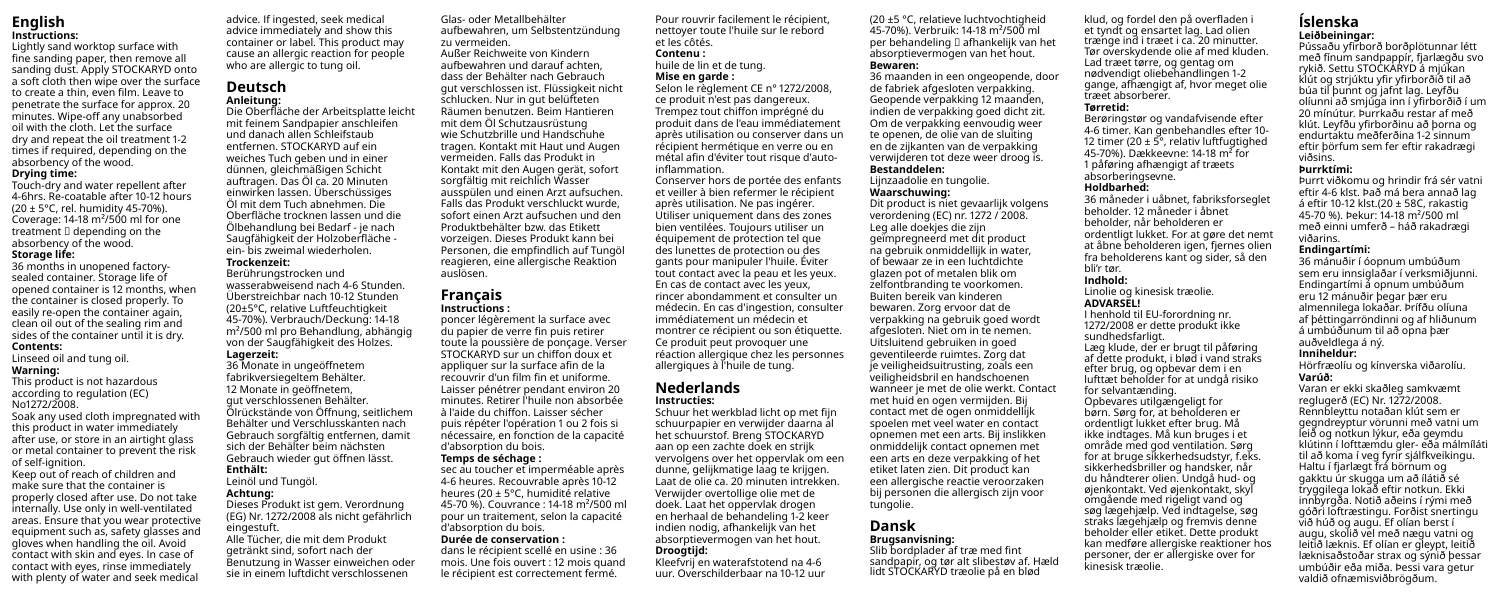### **Norsk Slik gjør du:**

Puss overflaten på benkeplaten lett med sandpapir. Fjern alt pussestøv. Påfør STOCKARYD på en myk klut og dra over overflaten slik at du får et tynt og jevnt lag. La trekke inn i overflaten i cirka 20 minutter. Eventuell olje som ikke er trukket inn tørkes av med en klut. La overflaten tørke og gjenta oljebehandlingen 1–2 ganger om nødvendig, avhengig av treverkets absorberingsevne. **Tørketid:**

Berøringstørr og vannavstøtende etter 4–6 timer. Overstrykbar etter 10– 12 timer (20 + 5 °C, relativ luftfuktighet 45–70 %). Dekningsgrad: 14–18 m²/500 ml til en behandling  $\square$  avhengig av treets absorberingsevne.

### **Oppbevaringstid:**

36 måneder i uåpnet beholder. Etter at den er åpnet kan den oppbevares 12 måneder i godt lukket beholder. Før beholderen lukkes, tørk all olje av kanten på beholderen til den er tørr, slik at den blir lett å åpne igjen. **Innhold:**

Linfrøolje og kinesisk treolje. **Advarsel:**

Dette produktet er ikke farlig, ifølge forordning (EF) nr. 1272/2008. Brukte kluter som er innsatt med dette produktet skylles grundig i vann etter bruk eller oppbevares i et lufttett glass eller en metallbeholder for å unngå fare for selvantenning. Oppbevares utilgiengelig for barn. Forsikre deg om at beholderen er ordentlig lukket etter bruk. Må ikke drikkes. Sørg for god ventilering under bruk. Sørg for å bruke verneutstyr, som briller og hansker, under håndtering av oljen. Unngå kontakt med huden og øynene. Ved kontakt med øyne: Skyll straks med rikelig med lunkent vann og ta kontakt med lege. Ved svelging, ta umiddelbart kontakt med lege og

vis beholderen eller etiketten. Dette produktet kan forårsake allergisk reaksjon for mennesker som er allergisk mot kinesisk treolje.

### **Suomi Käyttöohje:**

Hio työtaso kevyesti hienolla hiekkapaperilla ja puhdista pinta sitten hiontapölystä. Kostuta pehmeä liina STOCKARYD-öljyllä ja sivele puupintaan ohut ja tasainen kerros öljyä. Anna öljyn imeytyä noin 20 minuuttia. Pyyhi mahdollinen imeytymätön öljy pois pehmeällä liinalla. Anna pinnan kuivua ja toista käsittely 1–2 kertaa sen mukaan, miten paljon puu imee öljyä. **Kuivumisaika:** Kosketuskuiva ja vedenpitävä

4–6 tunnin kuluttua. Pinta on uudelleenkäsiteltävissä 10–12 tunnin kuluttua (20 ± 5 °C, suhteellinen kosteus 45–70 %). Riittoisuus: yhteen kerrokseen 14–18 m²/500 ml riippuen puutyypistä ja laadusta. **Säilyvyys:**

### Avaamattomana 36 kk. Avatun pullon

säilytysikä on 12 kk, kun se on suljettu kunnolla. Jotta pullo voidaan avata helposti uudelleen, puhdista öljy tiivisteen reunasta ja pullon kyljistä ja pyyhi se kuivaksi.

### **Ainesosat:** Pellavaöljy ja kiinanpuuöljy.

**Varoitus:**

Tämä tuote ei ole vaarallinen asetuksen (EC) No1272/2008 mukaisesti.

Liota tuotteella kyllästettyä liinaa vedessä välittömästi käytön jälkeen tai säilytä sitä ilmatiiviissä lasi- tai metallipurkissa itsesyttymisen vaaran estämiseksi.

Säilytä lasten ulottumattomissa ja varmista, että pullo on kunnolla suljettu käytön jälkeen. Ei nautittavaksi. Käytä vain hyvin ilmastoiduissa tiloissa. Käytä

suojavarusteita, kuten suojalaseja ja suojakäsineitä, kun käsittelet öljyä. Vältä kosketusta ihon ja silmien kanssa. Jos ainetta roiskuu silmiin, huuhtele roiskeet välittömästi runsaalla vedellä ja hakeudu lääkäriin. Jos ainetta on nielty, on hakeuduttava heti lääkärin hoitoon ja näytettävä tämä tuotepakkaus tai etiketti. Tämä tuote voi aiheuttaa allergisen reaktion ihmisille, jotka ovat allergisia kiinanpuuöljylle.

### **Svenska Instruktioner:**

### Slipa bänkskivans yta lätt med ett fint sandpapper och ta sedan bort allt slipdamm. Applicera STOCKARYD på en mjuk trasa och stryk sedan över ytan för att skapa en tunn, jämn hinna. Låt oljan tränga ned i ytan i ca

20 minuter. Torka bort all överflödig olja med trasan. Låt ytan torka och upprepa oljebehandlingen 1-2 gånger vid behov, beroende på träets uppsugningsförmåga. **Torktid:** Klibbfri och vattenavvisande efter 4-6 timmar. Övermålningsbar efter 10-12

timmar (20±5°C, relativ luftfuktighet 45-70%). Åtgång: 14-18 m²/500 ml per behandling [] beroende på träets uppsugningsförmåga. **Förvaringstid:** 36 månader i oöppnad fabriksförseglad behållare. Öppnad behållare i 12 månader, om behållaren är ordentligt stängd. För att enkelt

öppna behållaren igen, torka bort olja från förslutningens kant och behållarens sidor tills den är torr. **Innehåll:**

### Linfröolja och tungolja. **Varning:**

Denna produkt är inte farlig enligt förordning (EG) nr 1272 / 2008. Blötlägg alla trasor som dränkts in med denna produkt i vatten omedelbart efter användning, eller

förvara dem i en lufttät glas- eller metallbehållare för att förhindra självantändning. Förvaras oåtkomligt för barn och se till att behållaren är ordentligt stängd efter användning. Ej för invärtes bruk. Använd endast i välventilerade utrymmen. Se till att du bär skyddsutrustning som skyddsglasögon och handskar vid hantering av oljan. Undvik kontakt med hud och ögon. Vid kontakt med ögonen, skölj genast med mycket vatten och kontakta läkare. Vid förtäring kontakta genast läkare och visa denna behållare eller etikett. Denna produkt kan orsaka en allergisk reaktion hos personer som är allergiska mot tungolja.

### **Česky Instrukce:**

Povrch pracovní desky lehce zbruste jemným brusným papírem a poté odstraňte všechen vzniklý prach. Naneste olej STOCKARYD na jemný hadřík a natřete jím povrch tak, aby vytvořil pravidelnou tenkou vrstvu. Ponechte asi 20 minut v klidu, aby olej pronikl do povrchu desky a následně přebytečný olej setřete hadříkem. Nechte povrch zaschnout a poté opakujte ošetření – jednou nebo dvakrát, v závislosti na savosti dřeva. **Čas schnutí:**

Po 4–6 hodinách je povrch suchý na dotek a voděodolný. Opakovaný nátěr po 10–12 hodinách (15–25 °C, rel. vlhkost 45–70 %). Pokrytí plochy: 14–18 m²/500 ml na jednu vrstvu – záleží na savosti dřeva.

### **Životnost při skladování:**

36 měsíců v neotevřeném, originálním balení. Po otevření vydrží výrobek dalších 12 měsíců, pokud je dóza pevně uzavřená. Pro hladké opětovné otevření, otřete vrchní část do sucha.

### **Obsahuje:**

Lněný a tungový olej.

### **Upozornění:**

Dle parametrů nařízení (EC) No 1272/2008 není tento výrobek nebezpečný.

Hadřík použitý při nanášení tohoto výrobku namočte ihned poté do vody nebo jej uložte do pevně uzavřené sklenice či plechovky – předejdete tak riziku vzniku samovznícení. Nenechávejte výrobek v dosahu dětí a ujistěte se, že nádoba je po použití pečlivě uzavřená. Používejte pouze v dobře větraných prostorách. Při práci s olejem noste ochranné vybavení jako jsou ochranné brýle a rukavice. Vyvarujte se kontaktu s očima a s pokožkou. V případě, že se olej dostane do oka, jej okamžitě vypláchněte větším množstvím vody a vyhledejte neprodleně lékařskou pomoc. U lékaře ukažte obal výrobku. Tento výrobek může vyvolat alergickou reakci u lidí, kteří jsou alergičtí na tungový olej.

# **Español**

### **Instrucciones:**

Lija ligeramente la superficie con papel de lija de grano fino y a continuación retira el polvo del lijado. Aplica una capa fina y uniforme de STOCKARYD con un paño y deja que penetre en la superficie durante unos 20 minutos. Elimina el aceite que no haya sido absorbido con ayuda de un paño. Deja secar la superficie y en caso necesario, repite el tratamiento 1 o 2 veces, en función de la capacidad de absorción de la madera.

### **Tiempo de secado:**

Después de 4-6 horas estará seco al tacto e impermeable. Es posible dar una segunda mano después de 10-12 horas (20 ± 5°C, humedad relativa 45- 70%). Cobertura: 14-18 m²/500 ml para un tratamiento, según la capacidad de absorción de la madera.

### **Duración:**

En el recipiente sellado de fábrica:

36 meses. Una vez abierto: 12 meses cuando el recipiente esté correctamente cerrado. Para volver a abrir fácilmente el recipiente, eliminar completamente cualquier resto de aceite del reborde y los laterales del mismo.

### **Composición:** Aceite de lino y aceite de tung.

### **Atención:**

Según el Reglamento CE n° 1272/2008, este producto no es peligroso. Sumerge en agua cualquier paño impregnado en este producto inmediatamente después de utilizarlo o consérvalo en un recipiente hermético de vidrio o metal para evitar cualquier riesgo de ignición espontánea. Mantén fuera del alcance de los niños

y asegúrate de cerrar el recipiente correctamente después de utilizarlo. No ingerir. Utilizar únicamente en zonas bien ventiladas. Utiliza siempre un equipo de protección como gafas de seguridad y guantes para manipular el aceite. Evita cualquier contacto con la piel y los ojos. En caso de contacto con los ojos, aclara con abundante agua y consulta con un médico. En caso de ingestión, consulta inmediatamente con un médico y muestra la botella o su etiqueta. Este producto puede provocar una reacción alérgica a las personas alérgicas al aceite de tung.

### **Italiano**

## **Istruzioni per l'uso:**

Carteggia delicatamente la superficie del piano di lavoro con carta vetrata a grana fine ed elimina tutta la polvere di legno. Applica uno strato sottile e uniforme di STOCKARYD con un panno morbido e lascia che penetri nella superficie per circa 20 minuti. Elimina l'olio in eccesso con il panno. Lascia asciugare la superficie e, se necessario, ripeti il trattamento con

l'olio 1-2 volte, in base alla capacità di assorbimento del legno. **Tempo di essiccazione:**

La superficie è asciutta al tatto e idrorepellente dopo 4-6 ore. È possibile dare la seconda mano dopo 10-12 ore (20 ± 5°C, umidità relativa 45-70%). Copertura: 14-18 m²/500 ml per un trattamento, in base alla capacità di assorbimento del legno.

### **Durata:**

36 mesi nella confezione originale sigillata. Il prodotto deve essere usato entro 12 mesi da quando la confezione viene aperta, avendo cura di richiuderla correttamente dopo ogni utilizzo. Per riaprire facilmente la confezione, rimuovere completamente eventuali tracce di olio dal bordo del collo e dai lati della stessa.

### **Composizione:**

Olio di lino e olio di legno della Cina. **Avvertenza:**

Il prodotto non è pericoloso ai sensi del regolamento (CE) N. 1272/2008. Immergi in acqua i panni impregnati con questo prodotto subito dopo l'uso, o riponili in un contenitore ermetico di metallo o di vetro per prevenire il rischio di autocombustione.

Tieni il prodotto fuori dalla portata dei bambini e assicurati che la confezione sia ben chiusa dopo averla utilizzata. Non ingerire. Usa il prodotto solo in aree ben ventilate. Assicurati di indossare dispositivi di protezione adeguati, come occhiali di sicurezza e guanti, prima di maneggiare l'olio. Evita il contatto con la pelle e con gli occhi. In caso di contatto con gli occhi, sciacqua abbondantemente con acqua e consulta un medico. Se viene ingerito è necessario consultare immediatamente un medico e mostrare questo contenitore o l'etichetta. Questo prodotto può causare reazioni nelle persone allergiche all'olio di legno di Cina.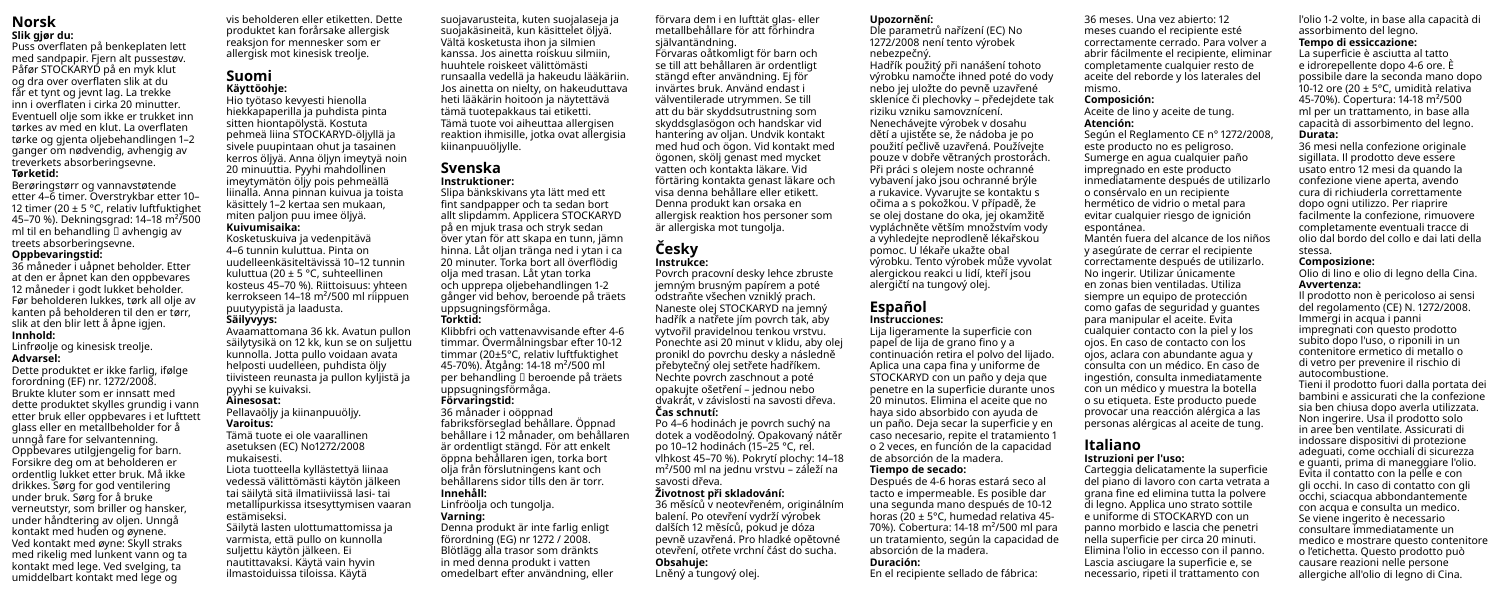### **Magyar Útmutató:**

Finoman dörzsöld meg a munkalap felületét csiszolópapírral. Vigyél fel egy keveset a STOCKARYD fakezelő olajból egy puha rongyra, majd dörzsöld át a munkalap teljes felületét, hogy egy vékony, egyenletes olajréteget hozz létre a felszínén. Hagyd hatni a fakezelőt nagyjából 20 percig, majd töröld le a be nem szívódott olajat a ronggyal. Hagyd megszáradni, szükség esetén 1-2 alkalommal ismételd meg a kezelést a fa nedvszívóképességétől függően. **Száradási idő:**

A száradás és vízlepergető hatás 4-6 óra elteltével teljes. Újra bevonható 10-12 óra elteltével (20 ± 5°C-on, 45-70%-os páratartalom esetén). Fedésterület: 14-18 m²/500 ml egy kezelés esetén, de ez függ a fa nedvszívóképességétől is. **Eltarthatóság:**

Gyárilag lezárt tárolóban 36 hónapon keresztül tartható el. Felbontás után 12 hónapon keresztül használható, ha a tároló alaposan le van zárva. Ahhoz, hogy a tároló mindig könnyen nyitható legyen, mindig távolítsd el az olajat a kupak pereméről és a tároló oldaláról.

### **Összetevők:**

### Lenmag- és tungolaj. **Figyelmeztetés:**

A termék nem káros az (EC) 1272/2008. sz. előírás alapján. A kezelés során használt rongyokat áztasd vízbe és öblítsd át, vagy tárold egy légmentesen zárt üveg vagy fém tárolóban az öngyulladás veszélye miatt.

Gyermekektől távol tartandó, használat után bizonyosodj meg róla, hogy a tárolót rendesen lezártad. Kizárólag külső használatra. Csak megfelelően szellőző helyen használd. Használatkor ne feledkezz el védőszemüveg, illetve védőkesztyű viseléséről. Ügyeljen arra, hogy bőrre és szembe ne kerüljön. Szembe kerülés esetén bő vízzel öblítsd ki és fordulj orvoshoz. Ha szájon át a szervezetbe kerül, azonnal fordulj orvoshoz. A termék allergiás reakciót válthat ki tungolajra való érzékenység esetén.

### **Polski Instrukcje:**

Delikatnie przeszlifuj powierzchnię blatu za pomocą drobnego papieru ściernego, a następnie usuń pył. Nanieś STOCKARYD na miękką szmatkę, a następnie przetrzyj powierzchnię, aby uzyskać cienką, równomierną powłokę. Odczekaj ok. 20 minut, aby olej wsiąknął. Zetrzyj nadmiar oleju szmatką. Pozostaw powierzchnię do wyschnięcia i powtórz impregnację olejem 1-2 razy, jeżeli to konieczne, w zależności od chłonności drewna. **Czas schnięcia:**

Suche w dotyku i wodoodporne po 4-6 godzinach. Ponowne nanoszenie po 10-12 godzinach (20 ± 5° C, wilgotność względna 45-70%). Krycie: 14-18 m²/500 ml na jedną aplikację zależnie od chłonności drewna. **Okres przechowywania:** 36 miesięcy w nieotwartym,

fabrycznie zamkniętym pojemniku. Okres przechowywania otwartego pojemnika wynosi 12 miesięcy, jeżeli pojemnik jest prawidłowo zamknięty. Aby z łatwością ponownie otworzyć pojemnik, wyczyść do sucha olej z obramowania uszczelniającego i boków pojemnika.

### **Skład:** Olej lniany i olej tungowy. **Ostrzeżenie:**

Ten produkt nie jest niebezpieczny zgodnie z rozporządzeniem (WE) nr 1272/2008 Wszelkie szmatki użyte do impregnacji

tym produktem należy zanurzyć w

przechowywać w hermetycznym szklanym lub metalowym pojemniku, aby nie dopuścić do samozapłonu. Przechowuj w miejscu niedostępnym dla dzieci i upewnij się, czy pojemnik jest prawidłowo zamknięta po użyciu. Nie do użytku wewnętrznego. Stosować wyłącznie w dobrze wentylowanych pomieszczeniach. Podczas obchodzenia się z olejem należy nosić sprzęt ochronny, taki jak okulary ochronne i rękawice. Unikać kontaktu ze skórą i oczami. W przypadku kontaktu z oczami natychmiast przepłukać obficie wodą i zasięgnąć porady lekarza. W razie połknięcia należy niezwłocznie zasięgnąć porady lekarza i pokazać ten pojemnik lub etykietę. Produkt może wywoływać reakcję alergiczną u

wodzie bezpośrednio po użyciu albo

### **Eesti Juhised:**

Töödelge tööpinda kergelt liivapaberiga, seejärel eemaldage kogu tolm. Kandke STOCKARYD pehmele lapile ja pühkige üle pinna, et luua õhuke ja ühtlane kiht. Laske imbuda pinna sisse umbes 20 minutit. Pühkige lapiga maha õli, mis pole veel imendunud. Laske pinnal kuivada ja korrake õlihooldust vajadusel 1-2 korda, olenevalt sellest, kui imav

osób uczulonych na olej tung.

### puit on. **Kuivamisaeg:**

Katsumiseks sobiv ja vett-tõrjuv 4-6 tunni möödumisel. Uue kihi saab peale kanda 10-12 tunni möödumisel (20 ± 5°C, suht. õhuniiskus 45-70%). Katvus: 14-18 m²/500 ml ühe hoolduse kohta  $\square$  olenevalt puidu imavusest. **Säilivusaeg:**

36 kuud vabrikus suletud anumas. Avatud anuma säilivusaeg on 12 kuud, kui anum on korralikult kinni. Selleks, et anumat oleks lihtne taasavada, puhastage õli enne sulgemist anuma

suult ja äärtelt. **Sisu:** Linaõli ja tungaõli.

### **Hoiatus:**

Vastavalt regulatsioonile (EC) No1272/2008 ei ole see toode ohtlik. Loputage selle ainega immutatud riiet kohe pärast kasutamist või pange see õhukindlasse klaasvõi metallanumasse, et vältida isesüttimisohtu. Hoidke lastele kättesaamatus kohas ning veenduge, et anum on pärast kasutamist korralikult suletud. Ärge neelake alla. Kasutage vaid hea õhutusega kohtades. Veenduge, et kannate õli kasutamisel kaitsevarustust, nagu kaitseprille ja -kindaid. Vältige nahale ja silma sattumist. Kui õli sattub silma, loputage kohe rohke veega ja pöörduge arsti poole. Kui neelate õli alla, pöörduge kohe arsti poole ja näidake talle seda anumat või silti. See toode võib põhjustada allergilist reaktsiooni inimestele, kes on tungaõli vastu allergilised.

### **Latviešu**

### **Norādījumi:**

Viegli nopulē koka darba virsmu ar smalku smilšpapīru un noslauki visus putekļus. Uzklāj STOCKARYD uz mīkstas lupatiņas un pārklāj virsmu plānā, vienmērīgā kārtā. Atstāj iesūkties apmēram 20 minūtes. Neiesūkušos ellu noslauki ar lupatiņu. Lauj virsmai nožūt un, ja nepieciešams, atkārto ellošanu vēl 1-2 reizes atkarībā no koksnes uzsūktspējas.

### **Žūšanas laiks:**

Virsma nožūst (pēc taustes) un kļūst ūdensnoturīga pēc 4-6 stundām. Virsmu var apstrādāt atkārtoti pēc 10-12 stundām (20 ± 5°C, relatīvais mitrums 45-70%). Patēriņš 14-18 m²/500 ml pārklājumam vienā kārtā (atkarībā no koksnes uzsūktspējas)

### **Glabāšanas ilgums:**

Neatvērtā traukā. Produkta derīguma termiņš pēc nopirkšanas atvērtā, taču kārtīgi aiztaisītā iepakojumā ir 12 mēneši. Lai iepakojumu varētu viegli atvērt atkārtoti, iztīri eļļu no vāka blīvējuma un trauka malām. **Saturs:**

### Lineļļa un tungeļļa

### **Brīdinājums!**

Saskaņā ar Regulu (EK) No1272/2008 šis produkts nav bīstams Lai novērstu pašaizdegšanās risku, jebkuru ar šo produktu saskārušos lupatiņu uzreiz pēc lietošanas iemērc ūdenī vai ievieto hermētiskā metāla vai stikla traukā.

Glabāt bērniem nepieejamā vietā un pēc lietošanas kārtīgi aizvērt iepakojumu. Nelietot iekšķīgi. Lietot tikai labi vēdināmās telpās. Lietojot eļļu, izmantot aizsargaprīkojumu, piemēram, aizsargbrilles un aizsargcimdus. Neļaut eļļai nokļūt uz ādas vai acīs. Ja nokļūst acīs, nekavējoties tās skalot ar lielu daudzumu ūdens un meklēt medicīnisko palīdzību. Ja ella norīta, nekavējoties meklēt medicīnisku palīdzību un parādīt šo iepakojumu vai tā etiķeti. Šis produkts var izraisīt alerģisku reakciju cilvēkiem, kuriem ir alerģija pret tungeļļu.

### **Lietuvių Instrukcijos:**

Lengvai nušveiskite paviršių smulkiu švitriniu popieriumi, nubraukite medienos dulkes. Užpilkite alyvos ant minkštos šluostės ir braukdami ja per paviršių padenkite jį plonu, vienodu sluoksniu. Palaukite apie 20 minučių, kol alyva susigers, o jos perteklių nuvalykite šluoste. Leiskite paviršiui išdžiūti, pakartotinai ištepkite paviršių alyva dar 1–2 kartus, jei reikia. **Džiūvimo laikas:**

Paviršius bus sausas ir atsparus vandeniui po 4–6 val. Kitą sluoksnį

tepkite po 10–12 val. (20 ± 5 °C, san. drėgmė 45–70 %). Dengimas: 14–18 m²/500 ml per kartą, priklausomai nuo medienos sugeriamumo. **Laikymo trukmė:** Laikant neatidarytą sandarioje

originalioje talpoje – 36 mėn. Atidarius, bet laikant tinkamai uždarytą – 12 mėn. Lengviau atsuksite dangtelį, jei panaudoję alyvos nušluostysite indo kraštus ir sieneles,

### kol ant jų esantys alyvos likučiai neuždžiūvo. **Sudedamosios dalys:**

Sėmenų aliejus ir tungamedžių aliejus. **Įspėjimas:**

nekenksmingu pagal ES reglamentą Nr. 1272/2008. Alyva išteptą šluostę iš karto po naudojimo pamerkite į vandenį arba įdėkite į sandarų stiklinį / metalinį indą, kad savaime neužsiliepsnotų. Sandariai uždarytą indą visada laikykite vaikams nepasiekiamoje vietoje. Nevartokite produkto. Naudokite gerai vėdinamose vietose. Dėvėkite asmens apsaugos priemones: apsauginius akinius, pirštines. Saugokitės, kad alyvos nepatektų ant odos ir į akis. Patekus į akis nedelsiant išplaukite jas dideliu kiekiu vandens ir kreipkitės į medikus. Nurijus būtina nedelsiant kreiptis į gydytoją, su savimi turėti produkto

sukelti alerginę reakciją tungamedžių

### **Portugues Instruções:**

Lixe ligeiramente a superfície com papel de lixa de grão fino e remova todo o pó. Aplique STOCKARYD num pano suave e passe pela superfície, numa camada fina e uniforme. Deixe o produto penetrar na superfície durante cerca de 20 minutos. Elimine com um pano o óleo que não tiver

sido absorvido. Deixe secar e, se for necessário, repita o tratamento 1 ou 2 vezes, consoante a capacidade de absorção da madeira.

### **Tempo de secagem:**

das laterais. **Conteúdo:**

**Atenção:**

A superfície estará seca e impermeável após 4 a 6 horas. Pode voltar a aplicar o tratamento após 10 a 12 horas (20 ± 5°C, humidade relativa 45-70%). Cobertura: 14-18 m²/500ml para um tratamento, consoante a capacidade de absorção da madeira. **Validade:** 36 meses no recipiente selado de

fábrica. 12 meses depois de aberto, se corretamente fechado. Para voltar a abrir o recipiente facilmente, limpe qualquer resto de óleo do rebordo e

Óleo de linhaça e óleo de tungue.

Este produto não é perigoso segundo a norma (EC) N.º1272/2008. Após utilização, mergulhe imediatamente em água qualquer pano utilizado neste produto ou guarde num frasco vedado de vidro

Šis produktas pripažintas

etiketę arba pakuotę. Produktas gali

aliejui alergiškiems žmonėms.

ou metal para evitar o risco de autoignição Mantenha afastado das crianças e certifique-se de que o recipiente está bem fechado após a utilização. Não aplique no interior. Use apenas em áreas bem ventiladas. Ao manusear o óleo, assegure-se de que utiliza equipamento de proteção, como óculos de segurança e luvas. Evite o contacto com a pele e os olhos. Em caso de contacto com os olhos, enxague imediatamente com muita água e procure aconselhamento médico. Se for ingerido, procure imediatamente aconselhamento médico e mostre este recipiente ou etiqueta. Este produto pode provocar uma reação alérgica a quem tenha alergia ao óleo de tugue.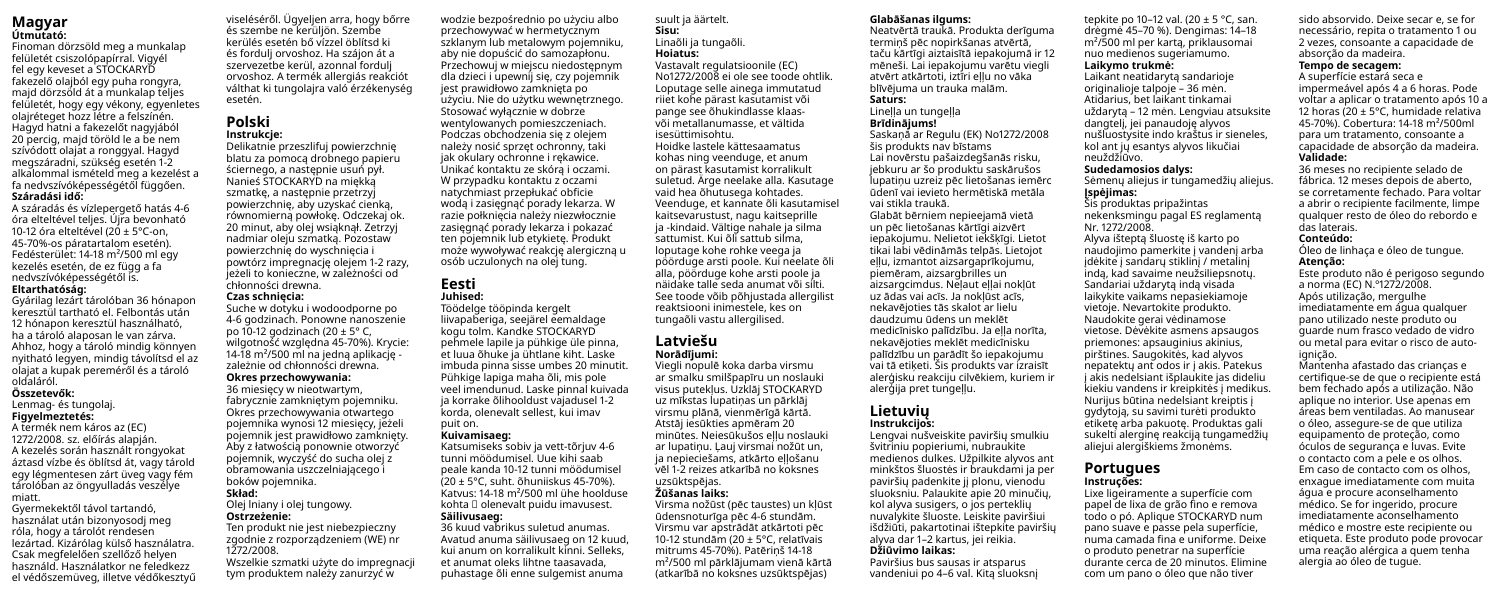### **Româna Instrucţiuni:**

Smirgheluieste usor suprafata blatului, apoi şterge bine. Aplică STOCKARYD pe o cârpă moale apoi sterge suprafața pentru a crea o peliculă subțire. Lasă 20 de minute să pătrundă. Şterge uleiul în exces si lasă suprafața să se usuce. Repetă de câteva ori în funcție de puterea de absorbtie a lemnului.

### **Timp de uscare:**

Impermeabil: 4-6hrs. Al doilea strat: 10-12 hours ( $20 + 5$ °C, umiditate 45-70%). Acoperire: 14-18 m²/500 ml pentru un tratament.

### **Depozitare:**

36 de luni în ambalaj nedeschis, sigilat, în fabrică. Valabilitatea după deschiderea cutiei este de 12 luni, dacă acesta este închis corespunzător. Pentru a redeschide usor, curăță uleiul din sigiliu și din părți până este uscat. **Conţine:**

Ulei de in şi ulei de tung.

### **Avertisment:**

Produsul nu este periculos în conformitate cu reglementarea europeană (EC) Nr1272/2008. Înmoaie orice material textil impregnat cu acest produs imediat în apă după utilizare sau pune-l într-un recipient de sticlă sau metal complet etanş pentru a preveni riscul de auto-aprindere. Nu lăsa la îndemâna copiilor şi verifică dacă recipientul este închis corespunzător după utilizare. Nu înghiti. Foloseste doar în zone bine aerisite. Foloseşte echipament de protecție, de ex. ochelari de protecție şi mănuşi când manevrezi uleiul. Evită contactul cu pielea şi ochii. În caz de înghitire, clătește imediat cu apă și cere sfatul medicului. Acest produs poate cauza o reacție alergică.

### **Slovensky Návod:**

Povrch pracovnej dosky jemne zdrsnite brúsnym papierom. Utrite vzniknutý prach. Olej STOCKARYD nanášajte pomocou jemnej handričky na povrch v tenkej, rovnomernej vrstve. Nechajte vsakovať do povrchu asi 20 minút. Olej, ktorý nenasiakne utrite handričkou. Povrch nechajte uschnúť, a ošetrenie olejom opakujte raz alebo dvakrát, v závislosti od absorpčnej schopnosti dreva. **Doba schnutia:**

Suché na dotyk a vodeodolné po 4 až 6 hodinách. Pripravené na ďalší náter po 10 až 12 hodinách. Pokrytie: 14-18 m²/500 ml na jedno ošetrenie v závislosti od absorpčných vlastností dreva. **Trvanlivosť:** 36 mesiacov v neotvorenej, výrobcom

### zapečatenej nádobe. Trvanlivosť v už otvorenej nádobe, ak je správne uzavretá, je 12 mesiacov. Aby sa vám nádoba ľahšie otvárala, pri zatváraní utrite olej na okraji otvoru nádoby a na tesniacom leme. **Obsah:**

manipulácii s olejom dbajte na to, aby ste nosili ochranné prostriedky, ako sú ochranné okuliare a rukavice.

### Ľanový a tungový olej.

**Upozornenie:** Výrobok nie je nebezpečný podľa

nariadenia (EC) č. 1272/2008. Akúkoľvek použitú látku nasiaknutú týmto výrobkom namočte ihneď po použití do vody, alebo uložte do vzduchotesnej sklenenej alebo kovovej nádoby, aby sa zabránilo riziku samovznietenia. Uchovávajte mimo dosahu detí a uistite sa, že po použití je fľaša dôkladne zatvorená. Neužívajte vnútorne. Používajte len v dobre vetraných priestoroch. Pri

Zabráňte kontaktu s pokožkou a očami. V prípade kontaktu s očami ihneď vypláchnite veľkým množstvom vody a vyhľadajte lekársku pomoc. Pri požití okamžite vyhľadajte lekársku

pomoc a ukážte túto nádobu alebo štítok. Tento produkt môže spôsobiť alergickú reakciu u ľudí, ktorí sú alergickí na tungový olej.

### **Български Указания за употреба:**

Леко изтъркайте с фина шкурка повърхността на плота, след това отстранете праха. Нанесете STOCKARYD върху мека кърпа и забършете повърхността, за да се образува тънък, равен слой. Оставете да попие в повърхността за около 20 мин. Оберете излишното количество масло с кърпата. Оставете да изсъхне и повторете третирането 1-2 пъти, ако е необходимо, в зависимост от абсорбиращата способност на дървото. **Време за съхнене:** Повърхността е достатъчно суха

на докосване и водоотблъскваща след 4-6 ч. Може да се третира отново след 10-12 часа (20 ± 5°C, rel. влажност 45-70%). Покритие: 14-18 m²/500 ml за едно третиране - в зависимост от абсорбиращата способност на дървото. **Срок за съхранение:** 36 месеца в неотварян, запечатан контейнер. Срок за съхранение на отварян контейнер е 12 месеца, когато контейнерът е затворен правилно. За да отворите лесно контейнера отново, почистете го от маслото около ръба и по страните на контейнера, докато не е напълно сух.

### **Съдържание:**

Масло от ленено семе и тунгово масло. **ПРЕДУПРЕЖДЕНИЕ:**

Този продукт не е опасен съгласно регулация (EC) No1272/2008. Накиснете всяка използвана кърпа с този продукт във вода, веднага след употреба или съхранявайте в затворен, стъклен или метален контейнер, за да избегнете риск от самовъзпламеняване. Дръжте далеч от деца и се уверете, че контейнерът е правилно затворен след употреба. Не поглъщайте. Осигурявайте добра вентилация по време на употреба. Осигурете си предпазно облекло като предпазни очила и ръкавици, докато използвате маслото. Избягвайте контакт с кожата и очите. В случай на контакт с очите, изплакнете незабавно с обилно количество вода и потърсете медицинска помощ. Ако е погълната течността, веднага потърсете медицинска помощ и покажете контейнера или етикета. Този продукт може да предизвика алергична реакция при хора, алергични към тунгово масло.

### **Hrvatski Upute:**

Lagano izbrusiti površinu radne ploče finim brusnim papirom, potom ukloniti svu prašinu od brušenja. Nanijeti STOCKARYD na mekanu krpu i prebrisati površinu kako bi se stvorio tanak, ujednačen sloj. Ostaviti 20 minuta kako bi ulje prodrlo u površinu. Obrisati sve neapsorbirano ulje krpom. Ostaviti da se površina osuši i ponoviti postupak 1 – 2 puta ako je potrebno, ovisno o sposobnosti apsorpcije drva.

### **Vrijeme sušenja:**

Suho na dodir i vodootporno nakon 4 do 6 sati. Može se ponovno premazati nakon 10 do 12 sati (20 ± 5 °C, relativna vlaga 45 – 70 %). Pokriva: 14 do 18 m<sup>2</sup>/500 ml za jedan premaz  $\Box$ ovisno o sposobnosti apsorpcije drva. **Rok trajanja:**

Čuvati 36 mjeseci u zatvorenoj tegli koja nije otvarana, a 12 mjeseci u tegli koja je otvarana, ali je ispravno zatvorena. Za lako ponovno otvaranje, potrebno je očistiti ulje s ruba i strana tegle i poklopca. **Sadrži:**

laneno i tungovo ulje.

### **Upozorenje:**

Ovaj proizvod nije opasan prema uredbi (EZ) broj 1272/2008. Svaku krpu natopljenu u ovaj proizvod natopiti u vodu odmah nakon korištenja, ili odložiti u hermetički zatvorenu staklenu ili metalnu posudu kako bi se spriječila opasnost od samozapaljenja. Držati izvan dohvata djece i osigurati da je tegla ispravno zatvorena nakon korištenja. Ne gutati. Koristiti samo u dobro prozračenim prostorima. Osigurati nošenje zaštitne opreme, poput zaštitnih naočala i rukavica prilikom rukovanja uljem. Izbjegavati kontakt s kožom i očima. U slučaju kontakta s očima, odmah temeljito isprati oči i potražiti medicinsku pomoć. U slučaju gutanja, odmah potražiti medicinsku pomoć i pokazati ovu teglu ili etiketu. Ovaj proizvod može prouzročiti alergijsku reakciju kod ljudi koji su alergični na tungovo ulje.

### **Ελληνικά Οδηγίες:**

Τρίψτε ελαφρά με γυαλόχαρτο την επιφάνεια του πάγκου και στη συνέχεια σκουπίστε τα υπολείμματα.

Εφαρμόστε το λάδι STOCKARYD σε ένα απαλό πανί και περάστε το ομοιόμορφα πάνω στην επιφάνεια δημιουργώντας μία λεπτή στρώση. Αφήστε να διεισδύσει στην επιφάνεια για περίπου 20 λεπτά. Σκουπίστε το μη απορροφημένο λάδι με το πανί. Αφήστε την επιφάνεια να στεγνώσει και επαναλάβετε τη διαδικασία 1-2 φορές αν χρειάζεται, ανάλογα με την απορροφητικότητα του ξύλου.

### **Χρόνος στεγνώματος:**

Ασφαλές στην αφή και αδιάβροχο μετά από 4-6 ώρες. Μπορεί να περαστεί επιπλέον επικάλυψη μετά από 10-12 ώρες (20 ± 5°C, σχετική υγρασία 45-70%). Κάλυψη: 14-18 m²/500 ml για μία επεξεργασία ανάλογα με την απορροφητικότητα του ξύλου.

### **Διάρκεια αποθήκευσης:**

36 μήνες σε μη ανοιγμένο δοχείο, σφραγισμένο από το εργοστάσιο. Η διάρκεια αποθήκευσης του ανοιγμένου δοχείου είναι 12 μήνες, αν το δοχείο είναι σωστά κλεισμένο. Για να ανοίξετε εύκολα το δοχείο ξανά, καθαρίστε το λάδι από το χείλος στεγανοποίησης και τις πλευρές του δοχείου μέχρι να είναι στεγνό.

### **Συστατικά:** Λινέλαιο και λάδι tung.

### **Προειδοποίηση:**

Το προϊόν αυτό είναι ασφαλές σύμφωνα με τον κανονισμό (ΕΚ) αριθ.1272/2008. Βυθίστε οποιοδήποτε χρησιμοποιημένο ύφασμα εμποτισμένο με αυτό το προϊόν σε νερό αμέσως μετά τη χρήση ή αποθηκεύστε το σε ένα αεροστεγές γυάλινο ή μεταλλικό δοχείο για να αποτρέψετε τον κίνδυνο αυτοανάφλεξης. Κρατήστε το μακριά από παιδιά

και βεβαιωθείτε ότι το δοχείο είναι σωστά κλειστό μετά τη χρήση. Μην το χρησιμοποιείτε σε εσωτερικούς χώρους. Χρησιμοποιήστε μόνο σε καλά αεριζόμενους χώρους. Βεβαιωθείτε ότι φοράτε προστατευτικό εξοπλισμό, όπως γυαλιά ασφαλείας και γάντια κατά τον χειρισμό του λαδιού. Αποφύγετε την επαφή με το δέρμα και τα μάτια. Σε περίπτωση επαφής με τα μάτια, ξεπλύνετε αμέσως με άφθονο νερό και ζητήστε ιατρική συμβουλή. Σε περίπτωση κατάποσης, ζητήστε αμέσως ιατρική συμβουλή και δείξτε αυτό το δοχείο ή την ετικέτα. Αυτό το προϊόν μπορεί να προκαλέσει αλλεργική αντίδραση σε άτομα που είναι αλλεργικά στο λάδι tung.

### **Русский Инструкции:**

Слегка отшлифуйте поверхность столешницы с помощью мелкоабразивной наждачной бумаги, а затем удалите шлифовальную пыль. Нанесите масло СТОККАРИД тонким равномерным слоем на поверхность с помощью мягкой ткани. Подождите приблизительно 20 минут, чтобы масло впиталось, а затем чистой тканью удалите с поверхности невпитавшиеся излишки. Дождитесь высыхания и при необходимости повторите обработку еще 1–2 раза, в зависимости от впитывающей способности дерева.

### **Время высыхания:**

Время полного высыхания на ощупь и появления водоотталкивающих свойств — 4–6 часов. Возможность повторной обработки — через 10–12 часов (при температуре 20 ± 5 °C и отн. влажности 45–70 %). Расход: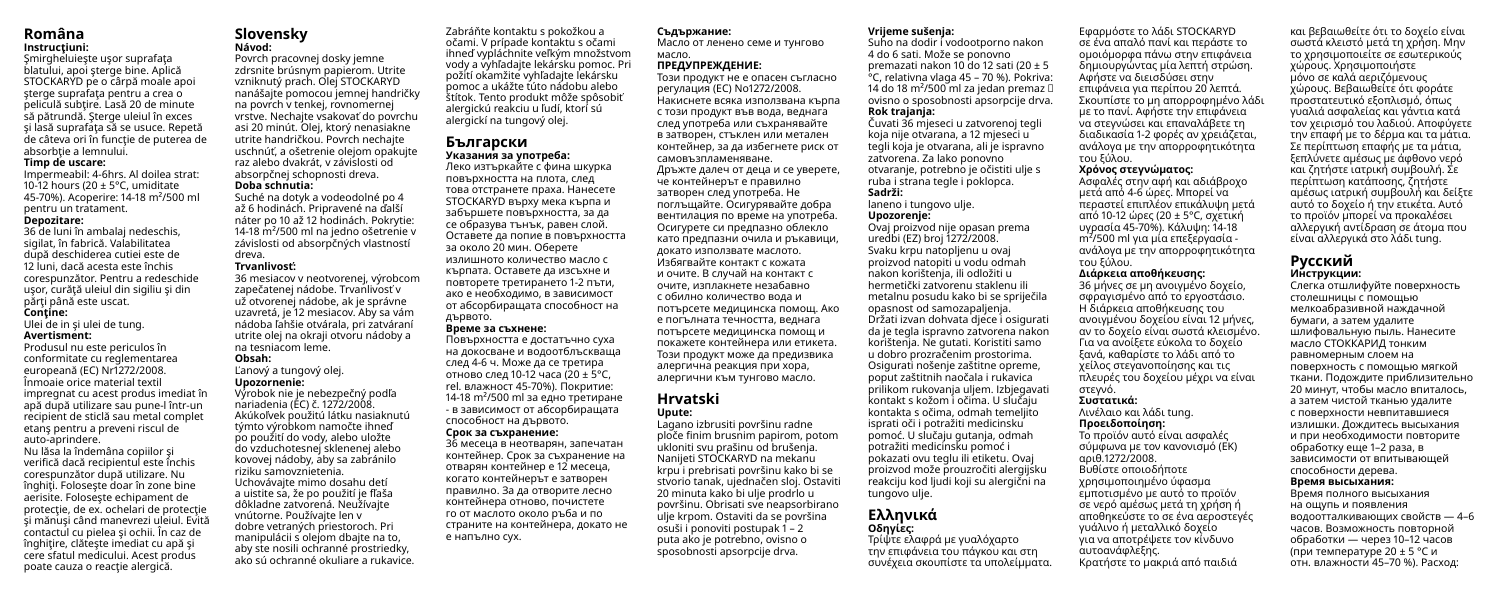500 мл/14–18 м² при нанесении в один слой, в зависимости от впитывающей способности дерева.

### **Срок хранения:**

36 месяцев в невскрытой заводской упаковке. Срок хранения после вскрытия упаковки – 12 месяцев, при условии, что контейнер будет закрыт надлежащим образом. Чтобы контейнер было легко открыть повторно, насухо протирайте уплотнительное кольцо и края контейнера.

### **Содержит:**

Льняное масло и тунговое масло.

### **Внимание:**

Этот товар не относится к опасным веществам в соответствии со стандартом (EC) No1272/2008. В целях предотвращения риска самовозгорания пропитавшуюся маслом ткань, которая использовалась для его нанесения, следует сразу же после использования замочить в воде или сложить на хранение в герметичный стеклянный или металлический контейнер. Хранить в недоступном для детей месте. Следить за тем, чтобы после использования контейнер был закрыт надлежащим образом. Не принимать внутрь. Использовать только в хорошо проветриваемых помещениях. Во время использования масла обязательно надевать средства защиты, такие как специальные очки и перчатки. Избегать контакта с кожей и попадания в глаза. В случае попадания в глаза немедленно промыть большим количеством воды и обратиться к врачу. В случае попадания внутрь немедленно обратиться к врачу, имея при себе этот контейнер или его этикетку. Данный товар может вызывать аллергическую реакцию у людей, страдающий аллергией на тунговое масло.

### **Yкраїнська Інструкції:**

Обробіть дерев'яні поверхні за допомогою дрібнозернистого шліфувального паперу, а потім видаліть весь шліфувальний пил. За допомогою м'якої тканини нанесіть на поверхню STOCKARYD СТОККАРЮД засіб тонкою рівною плівкою. Дайте поверхні просочитися засобом протягом приблизно 20 хвилин. Витріть залишки засобу м'якою сухою тканиною. Дочекайтеся, поки поверхня висохне, та повторіть процедуру 1–2 рази залежно від поглинальної здатності деревини. **Час висихання:**

Через 4-6 годин виріб буде сухим та водостійким. Через 10-12 годин можна покривати повторно (20 ± 5°C, відносна вологість 45-70%). Покриття: 14-18 м²/500 мл за один раз - в залежності від поглинальної здатності деревини. **Термін зберігання:** 36 місяців у запечатаній тарі. Термін

зберігання відкритої тари - 12 місяців, за умови, що тара гарно закрита. Для того, щоб відкрити тару знову, витріть насухо олію на ущільнювальному кільці та з боків пляшки.

### **Склад:**

Льняна та тунгова олія. **Попередження:**

Цей виріб є безпечним відповідно до регламенту (ЄС) № 1272/2008. Добре вимийте водою тканину, просочену олією, після її використання або зберігайте у герметичному скляному або металевому контейнері, щоб уникнути ризику самозаймання. Тримайте якомога далі від дітей та перевірте, щоб пляшка була надійно закрита після використання. Не ковтайте. Використовуйте лише у приміщенні

із гарною вентиляцією. Надягніть захисне обладнання, захисні окуляри та рукавички при використанні олії. Уникайте контакту зі шкірою та очима. У разі потрапляння в очі, негайно промийте великою кількістю води та зверніться за медичною допомогою. У разі проковтування, негайно зверніть за медичною допомогою та покажіть цю тару або етикетку. Цей виріб може викликати алергічну реакцію на тунгову олію.

### **Srpski Uputstvo:**

Blago izbrusi površinu radne ploče sitnim brusnim papirom, potom ukloni svu prašinu nastalu brušenjem. Nanesi STOCKARYD na mekanu krpu i prebriši površinu tako da se stvori tanak ujednačen sloj. Ostavi oko 20 minuta da prodre u površinu. Obriši krpom ulje koje se nije upilo. Neka se površina osuši, a onda, po potrebi, postupak ponovi 1‒2 puta, u zavisnosti od sposobnosti drveta da upija. **Vreme sušenja:**

Suvo na dodir i otporno na vodu posle 4‒6 sati. Ponovno se može premazati posle 10 $\Box$ 12 sati (20 $\degree$ C + 5°C, rel. vlažnost 45070%). Pokriva 14 $118$  m<sup>2</sup>/500 ml u jednom premazu. u zavisnosti od sposobnosti drveta da upija.

### **Rok upotrebe:**

36 meseci u neotvorenoj fabrički zapečaćenoj boci, a 12 meseci ako je boca pravilno zatvorena. Radi lakšeg ponovnog otvaranja očisti ulje s ivice i sa strana boce. **Sadržaj:** Laneno i tungovo ulje.

# **Upozorenje:**

Ovaj proizvod nije opasan prema Uredbi EU 1272/2008.

Krpu natopljenu ovim proizvodom potopi u vodu odmah posle upotrebe

ili je čuvaj u hermetički zatvorenoj staklenoj ili metalnoj posudi da sprečiš opasnost od samopaljenja. Drži izvan domašaja dece i dobro zatvori bocu posle upotrebe. Ne gutaj. Upotrebljavaj samo u prostorijama s dobrim protokom vazduha. Prilikom rukovanja uljem, nosi zaštitnu opremu kao što su zaštitne naočari i rukavice. Izbegavaj kontakt s kožom i očima. U slučaju dodira s očima, odmah obilno isperi vodom i obrati se lekaru. U slučaju gutanja, odmah se obrati lekaru i pokaži mu bocu ili etiketu. Ovaj proizvod može izazvati alergijsku reakciju kod ljudi koji su alergični na tungovo ulje.

### **Slovenščina Navodila:**

Površino delovne plošče rahlo prebrusi s finim brusnim papirjem in odstrani ves prah, ki nastane med brušenjem. Z mehko krpo nanesi tanek in enakomeren sloj STOCKARYD olja. Počakaj približno 20 minut, da se olje vpije, nato pa odvečno olje obriši s krpo. Ko se površina posuši, postopek ponovi 1-2 krat, glede na vpojnost lesa.

### **Čas sušenja:**

Suho na otip in prašno suho po približno 4–6 urah. Primerno za naslednji nanos po 10–12 urah (20 ± 5°C, rel. vlažnost zraka 45–70 %). Zadostuje za: 14–18 m²/500 ml pri enkratnem nanosu - dejanska poraba je odvisna od vpojnosti lesa. **Čas skladiščenja:**

### 36 mesecev v originalno zaprti posodi. Po odprtju in v pravilno zaprti posodi

laneno in tungovo olje. **Opozorilo:**

je čas skladiščenja 12 mesecev. Za lažje odpiranje do suhega obriši olje z roba pokrova in posode po uporabi. **Vsebina:**

Ta proizvod ni razvrščen kot nevaren v skladu z Uredbo (ES) št. 1272/2008.

Krpe, prepojene s tem izdelkom, takoj po uporabi namoči v vodo in jih shrani v zrakotesne posode, da preprečiš nevarnost samovžiga. Shranjuj izven dosega otrok in poskrbi, da bo posoda po uporabi dobro zaprta. Izdelka ne smeš zaužiti. Uporabljaj le v dobro prezračevanih prostorih. Pri delu z oljem uporabljaj osebno zaščitno opremo, kot so rokavice in zaščitna očala. Prepreči stik s kožo in očmi. Če pride v stik z očmi, takoj temeljito speri z vodo in poišči zdravniško pomoč. Če pride do zaužitja, takoj poišči zdravniško pomoč in pokaži embalažo ali etiketo. Ta izdelek lahko izzove alergijsko reakcijo pri osebah, ki so občutljive na tungovo olje.

### **Türkçe Kullanım talimatları:**

Tezgahın yüzeyini ince zımpara kağıdı ile hafif bir şekilde zımparalayınız, ardından tüm zımpara tozunu temizleyiniz. Yumuşak bir bez üzerine STOCKARYD uyguladıktan sonra ince, eşit bir yüzey oluşturmak için yüzeyi siliniz. Yüzeye nüfuz etmesi için yaklaşık 20 dakika bekleyiniz. Emilmeyen yağları bezle silerek temizleyiniz. Yüzeyin kurumasını sağlayınız ve gerekirse işleminin emiciliğine bağlı olarak bu uygulamayı 1-2 kez tekrarlayınız.

### **Kuruma süresi:**

4-6 saat sonra dokunma kuruluğu ve su tutmama özelliği. 10-12 saat sonra tekrarlanabilir (20 ± 5°C, bağıl nem oranı %45-70). Kapsama: Bir işlem için 14-18 m²/500 ml - ahşabın emiciliğine bağlı olarak.

### **Saklama süresi:**

Açılmamış fabrika mühürlü kutunun saklama süresi 36 aydır. Açılmış kutunun ise 12 aydır (kutu iyice kapatıldığı takdirde). Kutuyu tekrardan kolayca açmak için sızdırmazlık jantını ve kutu kenarını kuruyana kadar

**警告:**

### **Dikkat:** Bu ürün 1272/2008 numaralı EC

temizleyiniz. **İçerik:** Bezir yağı ve tung yağı.

yönetmeliğine göre tehlikeli değildir. Bu ürüne maruz bırakılmış kullanılmış herhangi bir bezi kullanımdan hemen sonra suda ıslatınız ya da kendiliğinden tutuşma riskini önlemek için hava geçirmez bir cam veya metal kapta saklayınız. Çocukların erişemeyeceği yerlerde saklayınız ve kullanımdan sonra kutunun uygun şekilde kapalı olduğundan emin olunuz. Yutmayınız. Sadece iyi havalandırılmış alanlarda kullanınız. Yağı tutarken güvenlik gözlükleri ve eldiven gibi koruyucu ekipman kullandığınızdan emin olunuz. Cilt ve göz ile temasından kaçınınız. Göz ile temasında derhal bol su ile yıkayınız ve bir doktora başvurunuz. Yutulması halinde derhal tıbbi yardım alınız ve bu ürünü veya etiketini gösteriniz. Bu ürün, tung

# yağına alerjisi olan kişiler için alerjik reaksiyona neden olabilir.

**中文 说明:** 用细砂纸轻微打磨操作台面,然后清除所 有砂屑。用软布蘸上 STOCKARYD 斯多 卡德,擦拭表面,打造平整薄膜。晾置约 20分钟待其渗透表面。接着用布将未吸 收的油擦拭干净。将表面晾干,根据木材 的吸收性,如果有需要,再涂抹1-2次。 **干燥时间:**

4-6小时后即可获得触感干燥的防水涂 层。10-12小时后可重新涂层(20±5摄氏 度,湿度45-70%)。涂层:一层涂层用 料14-18平方米/500毫升——根据木材的 吸收性而有所浮动。

### **保存期:**

原装容器未开封可保存36个月。对于开 封容器,若将容器适当封闭,则可保存12 个月。为方便后续重新打开容器,请擦干 密封边缘和容器侧边的油渍。

**成分:** 亚麻籽油和桐油

### 本产品无危害,符合(EC) No 1272/2008 规定。

与本产品接触过的抹布在使用后要及时浸 海在水中,或存放在玻璃或金属密封容器 中,预防自燃的风险。 请将产品放在儿童接触不到的位置,并确 保容器使用后适当封紧。切勿口服。仅 在通风的环境中使用。处理油渍时,确

保穿戴护具,如防护眼镜及手套。避免 接触皮肤和眼睛。若不慎入眼,请立刻用 大量清水冲洗,并即刻就医。若不慎吞 咽,请立即就医,并向医生出示本容器或 标签。如果对桐油过敏,本产品可能会引 起过敏反应。

# **繁中**

### **使用說明:**

用細砂紙輕輕地磨平檯面,再清除細屑。 用軟布沾STOCKARYD保養油,擦拭在檯 面上,形成一層薄又均勻的保護膜。靜置 約20分鐘,讓表面吸收保養油。用軟布 擦掉多餘的保養油,使表面乾燥,再依據 木頭的吸收狀況重複塗上1-2次保養油。

### **乾燥時間:**

4-6小時後不易剝落、防水。10-12小時候 (溫度20 ± 5°C,相對溼度45-70%),重新 塗保養油。依據木頭的吸收狀況,可塗覆 面積:14-18 平方公尺/500毫升。

**保存期限:** 未開封保存期限3年,開封後確實密 封,建議12個月內使用完畢。為了容易 重新打開蓋子,清除密封邊及瓶子邊緣 的保養油。

### **成份:**

亞麻籽油、桐油。

### **警告:**

依據歐盟法規No 1272/2008,此產品非 有害物質。 使用後將用過的抹布浸泡在水中,或存 放在玻璃或金屬的密封容器,以免發生 自燃的危險。 請放在孩童無法接觸的地方。使用後確保 密封罐子。請勿食用。請在通風良好的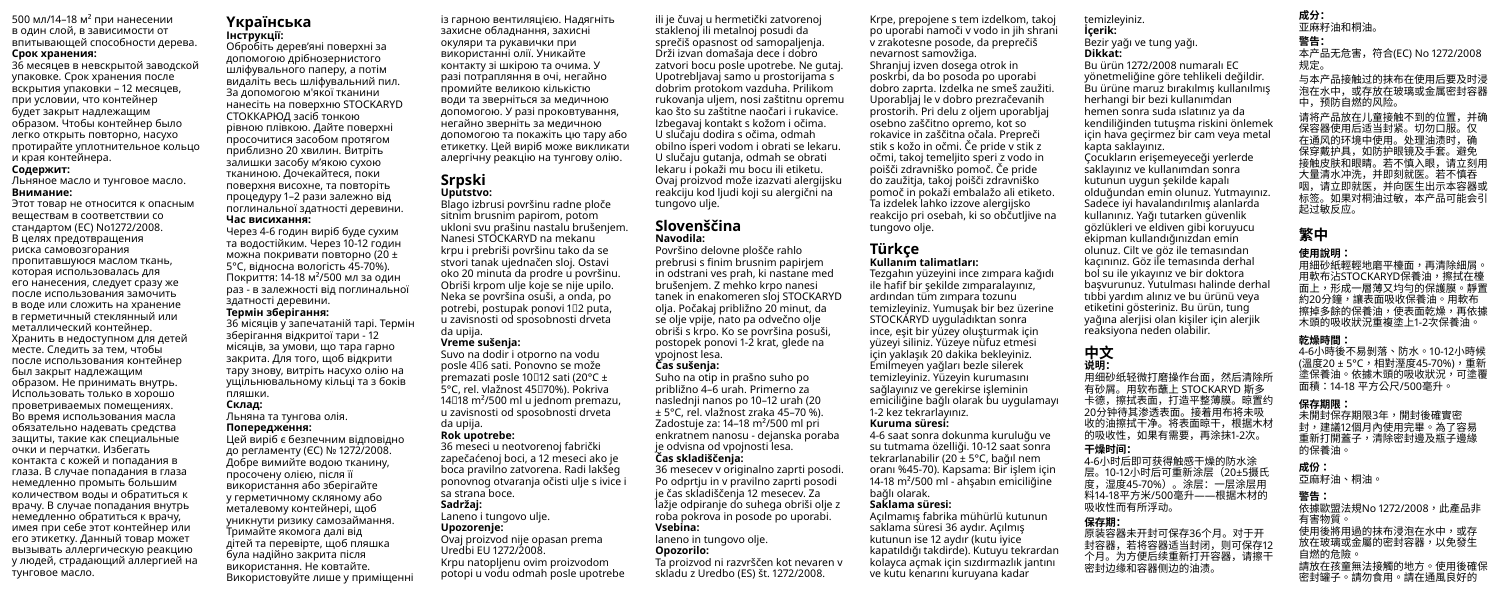環境下使用。處理保養油時,確保穿戴護 目鏡、手套等保護裝備。避免接觸皮膚 和眼睛。若不小心接觸到眼睛,請立即 用大量清水沖洗,並尋求醫療協助。如 果發生誤食情況,請立即送醫,並攜帶 此瓶罐或標籤。此產品含桐油,可能引 起過敏反應。

# **한국어 사용방법:**

조리대 표면을 입자가 고운 사포로 부드럽게 다듬고 가루를 털어줍니다. STOCKARYD/ 스토카뤼드를 부드러운 천에 묻혀 골고루 바릅니다. 잘 스며들 때까지 20분 정도 기다립니다. 남은 여분의 오일은 천으로 닦습니다. 오일이 마르면 목재 상태에 따라 1-2회 같은 과정을 반복합니다.

### **건조시간:**

4-6시간 후에는 제품이 마르고 방수가 됩니다. 10-12시간 후 재코팅 가능 (20±5°C, 상대습도 45-70%). 도포면적: 14-18m²/500ml(1회 처리). 목재 흡수율에 따라 달라질 수 있음.

### **보존기한:**

제품 미개봉 상태로 36개월. 개봉한 제품은 뚜껑을 잘 닫아서 보관했을 때 12개월. 사용 후 뚜껑 주변과 용기에 묻은 오일을 잘 닦아서 보관해야 나중에 제품을 쉽게 열 수 있습니다. **내용물:** 아마인유, 동유. **경고:** 본 제품은 (EC) No 1272/2008 규제에 따라 유해물질이 아닙니다. 제품이 묻은 천은 사용 후 즉시 물에 담그거나, 진공용기(유리, 금속)에 보관하여 불이 붙지 않도록 해주세요. 어린이의 손에 닿지 않는 곳에 보관하시고, 사용 후에는 뚜껑을 꼭 닫아주세요. 먹지 마세요. 통풍이 잘 되는 곳에서만 사용하세요. 오일을 다룰 때는 안전고글, 장갑 등 보호장구를 꼭 착용하세요. 피부와

눈 주변과의 접촉을 피하세요. 눈에 묻었을 때는 즉시 물로 씻어내고 의료 전문가의 도움을 받으세요. 오일을 삼켰을 경우 즉시 제품용기나 라벨을 들고 병원에 가세요. 본 제품은 동유 알레르기가 있는 경우 알러지 반응을 일으킬 수 있습니다.

### **日本語 ご使用方法:**

ワークトップ表面に目の細かいサンドペ ーパーを軽くかけ、木くずをきれいに取 り除きます。STOCKARYD/ストッカリー ドを柔らかい布に含ませて表面を拭き、 全体に薄く均一に塗ります。オイルを浸 透させるため、そのまま20分ほどおき ます。表面に残ったオイルを布で拭き取 ります。表面が乾いたら、必要に応じて もう1~2回、木材の吸収力に合わせてオ イルを塗ります。 **乾燥時間:**

十分に乾いて撥水効果が表れるまで4 ~6時間かかります。重ね塗りする場合 は、10~12時間の間隔をおいてくださ い(20±5°C、湿度45~70%の場合) 。塗布可能面積:500mlの場合、1回塗 りで14~18m²。木材の吸収力により異 なります。<br>伸田期限

があります。

**使用期限:**<br>未開封で36カ月。容器をきちんと閉め<br>-た場合、開封後は12カ月。次に使用する 際に開けやすくするため、シーリングリ ムの外や容器の横にはみ出したオイル は、しっかりと拭き取ってください。 **原料:** 亜麻仁油、キリ油。 **警告:** 規則 (EC) No1272/2008によると、本 製品に有害性はありません。 本製品の塗布に使用した布は、使用後す ぐに水につけたり、ガラスや金属製の密 閉容器に保管して、自然発火のリスクを 防いでください。 お子さまの手の届かない場所に保管し、 使用後は容器をしっかり閉めてくださ

い。なめたり飲んだりしないでくださ い。必ず換気のよい場所でご使用くだ さい。オイルを使用するときは必ず、保 護メガネや手袋などの安全保護具を着 用してください。皮膚や目に接触しない よう注意してください。目に入った場合 は、直ちに水でよく洗い流し、医師の 診察を受けてください。経口摂取した 場合は、直ちに医師の診察を受け、本製 品の容器またはラベルを提示してくださ い。キリ油にアレルギーがある人は、 本製品でアレルギー反応の起こること

### **Bahasa Indonesia Petunjuk:**

Permukaan meja dapur dibuat dengan kertas pengamplasan halus, lalu bersihkan semua debu pengamplasan. Oleskan STOCKARYD pada kain lembut lalu lap di atas permukaan untuk memberikan permukaan yang tipis. Biarkan meresap ke dalam permukaan selama 20 menit. Bersihkan semua minyak yang tidak terserap dengan kain. Biarkan permukaan mengering dan ulangi perawatan minyak 1-2 kali jika diperlukan, tergantung pada penyerapan kayu.

### **Waktu pengeringan:**

Mengering dan tahan air setelah 4-6 jam. Dapat dilepas kembali setelah 10-12 jam (20 ± 5 ° C, rel. Kelembaban 45-70%). Cakupan: 14-18 m² / 500 ml untuk sekali perawatan - tergantung pada daya serap kayu. **Masa penyimpanan:** Dapat bertahan selama 36 bulan di dalam wadah yang tertutup rapat.

Jangka waktu pemakaian setelah wadah dibuka adalah 12 bulan, jika botol ditutup dengan benar. Untuk membuka kembali wadah dengan mudah, bersihkan minyak dari pelapisan segel dan sisi wadah hingga

### **Isi:** Minyak biji rami dan minyak tung. **PERINGATAN:**

kering.

Produk ini tidak berbahaya menurut peraturan (EC) No 1272 / 2008. Kain apa pun yang direndam dalam produk ini setelah digunakan dengan air, atau simpan dalam gelas kedap udara atau wadah logam untuk mencegah risiko mudah terbakar. Jauhkan dari jangkauan anak-anak dan pastikan wadahnya benar-benar tertutup setelah digunakan. Jangan ambil di ruangan tertutup. Gunakan hanya di tempat yang berventilasi baik. Pastikan Anda memakai

### **Amaran:**

alat pelindung seperti kacamata pengaman dan sarung tangan

dengan kulit dan mata. Jika kena mata, segera bilas dengan banyak air dan dapatkan bantuan medis.

medis dan tunjukkan wadah atau

terhadap minyak tung. **Bahasa Malaysia Arahan:**

penyerapan kayu. **Hayat penstoran:** 36 bulan pada bekas kedap kilang yang tidak dibuka. Hayat penstoran bekas yang dibuka ialah 12 bulan jika bekas ditutup dengan betul. Untuk membuka semula bekas dengan mudah, bersih minyak daripada rim kedap dan sisi bekas sehingga

ia kering. **Kandungan:**

Minyak linsid dan minyak tung

Permukaan atas kerja secara perlahan-lahan diempelas dengan kertas pasir yang halus, kemudian bersihkan semua habuk empelas. Gunakan STOCKARYD pada kain lembut, kemudian kesat permukaan untuk mencipta lapisan nipis sekata. Biarkan untuk diserap pada permukaan selama kira-kira 20 minit. Kesat minyak yang tidak diserap dengan kain. Biarkan permukaan kering dan ulang rawatan minyak sebanyak 1-2 kali jika perlu, bergantung kepada kadar penyerapan pada kayu. **Masa pengeringan:** Kering sentuh dan tidak telap air selepas 4-6 jam. Lapis semula selepas 10-12 jam (20 ± 5°C, kelembapan berkaitan 45-70%). Liputan: 14-18 m²/500 ml untuk satu rawatan - bergantung kepada kadar

saat memegang oli. Hindari kontak Jika tertelan, segera dapatkan saran label ini. Produk ini bisa menyebabkan reaksi alergi bagi orang yang alergi Produk ini tidak berbahaya mengikut peraturan (EC) No1271/2008. Rendam mana-mana kain terguna yang dicelup dengan produk ini ke dalam air dengan segera selepas digunakan, simpan di dalam bekas kaca atau logam yang kedap udara untuk mengelakkan risiko swapencucuhan.

Jauhkan daripada kanak-kanak dan pastikan yang bekas ditutup betul selepas digunakan. Tidak boleh dimakan atau diminum. Guna hanya di kawasan yang cukup pengudaraan. Pastikan anda memakai peralatan perlindung seperti cermin mata dan sarung tangan keselamatan semasa mengendalikan minyak. Elakkan daripada tersentuh pada kulit dan mata. Sekiranya tersentuh pada mata, bilas segera dengan air yang banyak dan minta nasihat perubatan. Jika tertelan, minta nasihat perubatan segera dan tunjukkan bekas atau label ini. Produk ini mungkin mengakibatkan tindak balas alahan untuk mereka yang alah pada minyak tung.

 **ไทย วิิธีใช้ี ้**

ขัดผิวท็อปครัวเบาๆ ด้วยกระดาษทรายเนื้อ ละเอียด แล้วปัดฝุ่มที่่เกิดจากการขัดออกจน เกลี้้�ยง เทน้ำำ��มัันรัักษาเนื้้�อไม้้ STOCKARYD/ สต็อกการีด บนผ้าสะอาด แล้วทาให้ทั่วพื้นผิว ้ เพื่อสร้างชั้นฟิล์มบางๆ ให้เรียบเสมอกับทั่วผิว ท็อปครัว ทิงไว้ให้น้ำมันซึมเข้าพื้นผิวประมาณ ่ 20 นาที จากนั้นใช้ผ้าเช็ดน้ำนับส่วนที่ตกค้าง ้อยู่ออก แล้วทิ้งไว้ให้แห้ง หากจำเป็นสามารถทา น้ำบันรักษาเนื้อไม้ทันลงไปได้อีก 1-2 รอบ ขึ้น ื่อย่กับคุณสมบัติการดูดซึมของวัสดุท็อปครัว

سيصبح جافاً وطارداً للمياه بعد 6-4 ساعات. يمكن إعادة الطّلاء بعد 10-12 ساعة (20 + 5 درجة مئوية، الرطوبة النسبية 45-70٪(. التغطية: 18-14 متر مربع/500 مل لعملية العالج الواحدة - اعتمادا عىل قابلية امتصاص الخشب.

### **عمر التخزين:**

**المحتويات:** زيت بذر الكتان وزيت تونغ.

.1272/2008

الآشتعال الذاتي.

من زيت تونغ.

**تحذير:**

الغلق وجوانب الحاوية حتى تصبح جافة تماما.

هذا المنتج غير خطير وفقا لالئحة )EC )رقم

أنقع أي قطعة قماش مستخدمة بهذا المنتج في الماء مباشرة بعد االستعمال، أو قم بتخزينها في وعاء زجاجي أو حاوية معدنية لمنع خطر

تحفظ بعيدا عن متناول أيدي األطفال وتأكد من أن الزجاجة مغلقة بشكل صحيح بعد االستخدام. لا تستخدم ولا تأخذ داخليا. لإ تستخدم سوى في المناطق جيدة التهوية. تأكد من أنك ترتدي معدات واقية مثل نظارات السالمة والقفازات عند التعامل مع الزيت. تجنب مالمسة الجلد والعينين. في حالة مالمسة العينين، يرجى لشطف بالكَثير من الماء فوراً واطلَب المشورة الطبية. في حالة تناولها، يجب طلب المشورة الطبية عىل الفور وعرض هذه الحاوية أو الملصق. قد يتسبب هذا المنتج في رد فعل تحسسي لألشخاص الذين لديهم حساسية

 **ระยะเวลาการแห้้งของน้ำำ� มัันรัักษาเนื้้�อไม้้** น้ำบับรักษาเนื้อไม้จะแห้งโดยไม่่เปื้อมติดมือและ ่ นำไม่สามารถซึมผ่านได้ หลังจากทาทิ้งไว้ 4-6 ชั่วโมง สามารถทาทับได้หลังทาครั้งแรก 10-12 ชั่วโมง (อุณหภูมิ 20 ± 5°C ความชื้นสัมพัทธ์

36 شهرا في حاوية محكمة اإلغالق من المصنع. عمر التخزين للحاويه المفتوحه 12 شهرا، عندما يتم إغلاق الحاوية بشكل صحيح. لإعادة فتح الحاوية بسهولة، قم بتنظيف الزيت من حافة ่ 45-70%) พื้นที่ทา: สำหรับทาเคลือบชั้นเดียว ้น้ำมันรักษาเนื้อไม้ปริมาณ 500 มล. ทาได้ 14-18 ตร.ม. ขึ้นอยู่กับการดูดซึมของเนื้อไม้  **อายุุการเก็็บ**

 กระป๋๋องปิิดผนึึกเก็็บได้นาน ้ 36 เดืือน หลัังเปิิด ้ กระป๋้องแล้ว เก็บไว้ได้นาน 12 เดือน โดยที่ปิด ้ ฝาสนิท เพื่อให้เปิดฝาได้ง่าย ให้เช็ดน้ำบับรอบๆ ฝาและข้้างกระป๋๋องออกจนแห้้ง

### **ส่่วนประกอบ**

น้วนบระเเบบ<br>น้ำนับจินสีดแจะน้ำนับมะเยาหิน

### **คำำ เตืือน**

...........<br>ผลิตภัณฑ์นี้เป็นอันตรายตามข้อกำหนด (EC) No1272/2008

ู้แช่ผ้าที่ใช้ชบน้ำมันในน้ำทันทีหลังใช้เสร็จ หรือ เก็บในภาชนะแก้วสุณณากาศหรือภาชนะที่ทำ จากโลหะ เพื่อป้องกับการลุกติดไฟ เก็บให้พ้นมือเด็ก เมื่อใช้เสร็จต้องปิดกระป๋องให้ ้ แน่น สำหรับใช้งานภายนอกเท่านั้น ห้ามกินหรือ กลืืน ทาน้ำำ��มัันเคลืือบไม้้ในที่่�ที่่�อากาศถ่่ายเทได้้ สะดวก ต้องสวมอุปกรณ์ป้องกับขณะทาเสมอ ้เช่น แว่น ถุงมือ ห้ามให้น้ำมันสัมผัสผิวหนังหรือ เข้าตา หากเข้าตา รีบล้างออกด้วยน้ำสะอาดและ ไปพบแพทย์ทั์ ันทีี กรณีีกิินหรืือกลืืนน้ำำ��มัันเข้้าไป ต้้องพบแพทย์ทั์ ันทีีและนำำ�ฉลากผลิิตภััณฑ์์ไป ้ ด้วย ผลิตภัณฑ์นี้้อาจก่อให้เกิดอาหารแพ้สำหรับ ผู้้ที่่�แพ้้น้ำำ��มัันมะเยาหินิ

### **Tiếng Việt Hướng dẫn**

Nhẹ nhàng chá nhám mặt bàn với giấy nhám mịn, sau đó, lau sạch bụi chà nhám. Cho dầu xử lí gỗ STOCKARYD lên khăn mềm và bôi một lớp mỏng và đều lên bề mặt. Để dầu thấm vào gỗ khoảng 20 phút. Lau lớp dầu thừa bằng khăn. Để bề mặt khô và lặp lại thao tác xử lí bằng dầu 1-2 lần nếu cần, điều này phụ thuộc vào độ thấm hút của gỗ.

### **Thời gian khô:**

Bề mặt khô và chống thấm nước sau 4-6 giờ. Có thể sơn thêm lớn mới sau 10-12 giờ (20 ± 5°C, độ ẩm tương đối 45-70%). Độ che phủ: 14-18 m²/500 ml với một lần sơn - phụ thuộc vào độ thấm hút của gỗ.

**التعليمات: عربي** ينبغي صنفرة سطح العمل بورق صنفرة ناعمة، ثم أزل الرمل. ضع STOCKARYD عىل قماش ناعم وأمسح عىل السطح لصنع طبقة رقيقة ومتساوية. دع الطبقة تجف لمدة 20 دقيقة تقريباً. أُمسح أي بقايا من الزيت بواسطة قماشة. دع السطح يجف وعاود المعالجة مرة أخرى من مرة إىل مرتين حسب الحاجة وعىل

حسب قابلية الخشب إلمتصاص الزيت. **زمن التجفيف:**